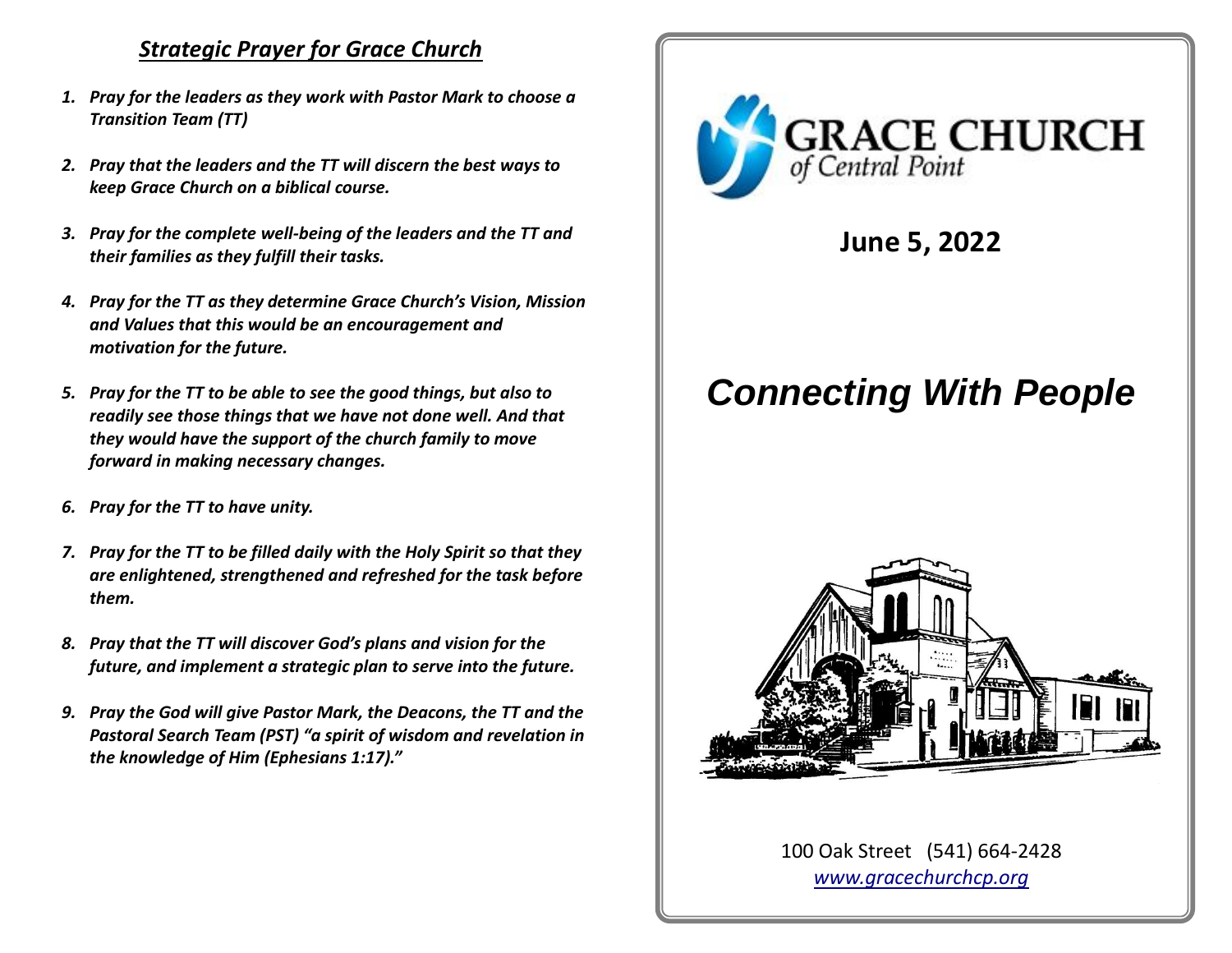#### **Welcome to Grace!**

We at Grace Church of Central Point would like to welcome you to our service today! Please join us as we seek to grow in the Lord's grace and knowledge with worshipful music and study in His Word.

#### OUR TIME OF WORSHIP

*Please remember to silence your cell phone*

COME LET US WORSHIP AND BOW DOWN

0PENING PRAYER

HOSANNA, HOSANNA I WILL CALL UPON THE LORD

WELCOME / ANNOUNCEMENTS/TT UPDATE/OFFERING

GOD OF WONDERS JESUS THANK YOU

**COMMUNION** 

MESSAGE – PASTOR MARK PITROFF

CLOSING – SEND THE LIGHT

## **In Service to Him**

Interim Pastor – Mark Pitroff Assistant Pastor – Howard Glosser Music Coordination –Roy A Bates Music –Roy A. Bates, Jim Hibbs, Kerry Blackburn, Tamara Fielding Usher – Ron Walch K to  $5^{th}$  & Children's Church – Kim Pence Teens – Jim Hibbs, Roy A Bates Overcomers – Danielle Hvall

# This Week at Grace

#### **Today**

| (The Names of God)                                                    |                                                   |
|-----------------------------------------------------------------------|---------------------------------------------------|
| (Hebrews)                                                             |                                                   |
|                                                                       |                                                   |
| Thursday<br>(David Jeremiah Study)                                    |                                                   |
| At Home of Steve & Debbie Ashton<br>686 White Oak Ave., Central Point |                                                   |
|                                                                       | (Worship Service is also live stream on Facebook) |

#### **Journey Wall**

Today at 1:00 pm. Come one come all to look at the history of Grace Church. A Journey Wall is a wonderful exercise that enables our church to reflect on the past positive and challenging experiences with the church, and then look for repeated patterns across the life of the church. This exercise helps to bring clarity regarding the history of our church, areas that need correction and what should be the focus of the next chapter to which God is calling this church.

#### **Bible Bookmarks for June**

Now available on the back counter.